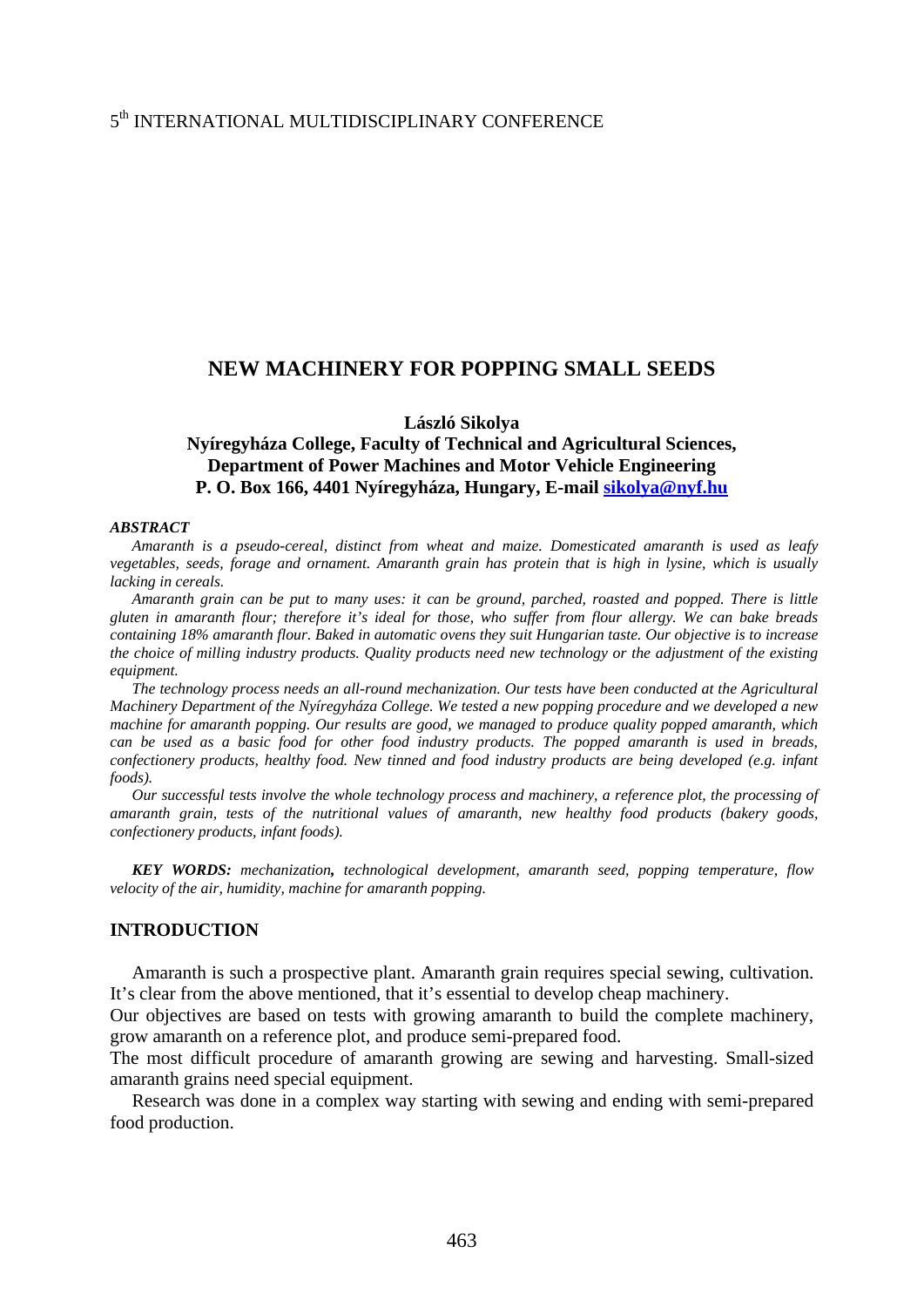Planting and harvest cause problems in small-scale farms. Planting needs a special machine because of the size of the grain. In trials we have proved that plate seders, or seder of our construction can be used.

We apply new technology in harvest. We harvest amaranth in two phases. We designed a threshing-cleaning equipment for a research institute, and tested it with cut and pre-dried amaranth. This equipment is likely to become a key machine in amaranth growing if it will be adapted to small-scale farms.

Technology for growing amaranth was developed. We suggested technology for drying amaranth raceme, the height of the flower was determined in the function of velocity of air blast, and a diagram was drawn. To determine the humidity of amaranth seeds a DICKEY-JOHN equipment was added.

## **RESEARCH METHOD**

The possible utilization of amaranth seeds was studied, new models of popping both in practice and theory were worked out, followed by tests with the new popping method. They were carried out in a wind tunnel transformed for the purpose at the Agricultural Machinery Department of the Nyíregyháza College. (Fig. 1)



Fig. 1. Wind tunnel, Agricultural Machinery Department, Nyíregyháza College.

Small seeds popping devices were designed.

Comparative tests of popped amaranth with raw seeds showed, that the semi-prepared produce did not lose the favourable properties of the raw seeds.

- Our tests contain, an experimental technology for popping, which includes:
	- a mathematical analysis of the stages of popping;
	- a determination of parameters to ensure optimal volume extension;
	- to develop and design new machinery for popping small seeds.
	- to determine the nutritive values of both raw and semi-prepared amaranth to prove the merits of the new popping procedure.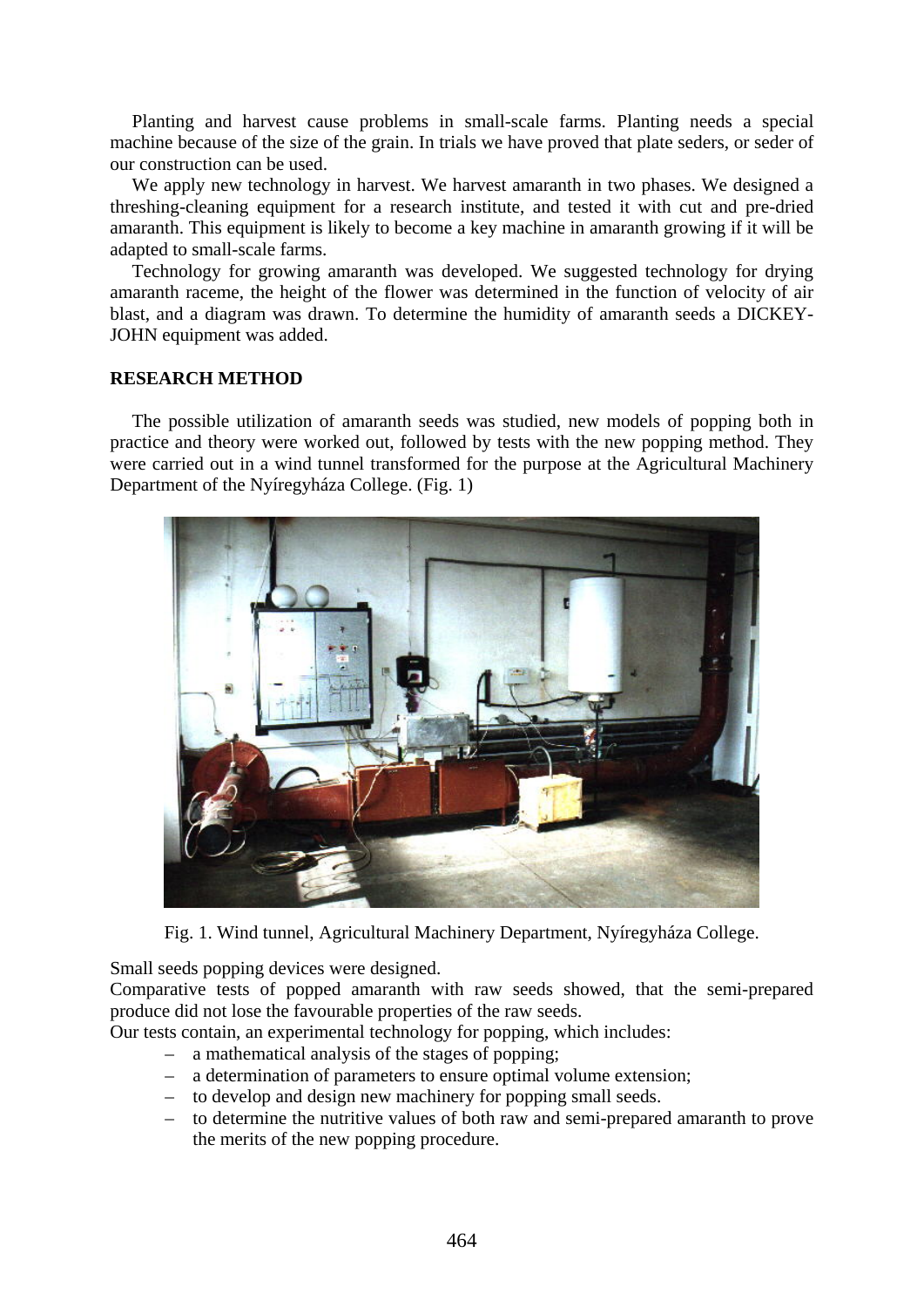## *Modelling*

Prior to popping tests computer modelling took place. The tests depend on many factors: air velocity, popping temperature, humidity content of the seeds, popping time.

The popped seeds should possess good flavour, taste, appearance, and the greatest possible volume-extension of the seeds must be achieved.

As a result of the research, we have one program:

The program is engaged in:

- the simulation of wobble popping,
- the calculation of air velocity,
- the study of the literature so that it could serve as a comparison to our measurements,

#### *Popping tests with contact heat*

The first popping test we make with contact heat – and we came to the conclusion, that that way of popping small seeds is not possible.

#### *Popping in a wind tunnel.*

After completing the test, we started testing popping in a wind tunnel. The tube section of the popping area was changed to suit our purpose.

The test was as follows:

We set the temperature at the temperature regulating unit of the wind tunnel and the proper air velocity on the valve of the suction tube. The seeds were fed into the popping area.

Experimental parameters: popping temperature, popping time, volume extension humidity of grain. Tests were conducted at various temperatures and conditions.

After the successful popping tests which were carried out in the wind tunnel, an industrial popping equipment was designed and drawn by an AutoCAD 2000 software (Fig. 2.).



Fig. 2. The design of the popping equipment.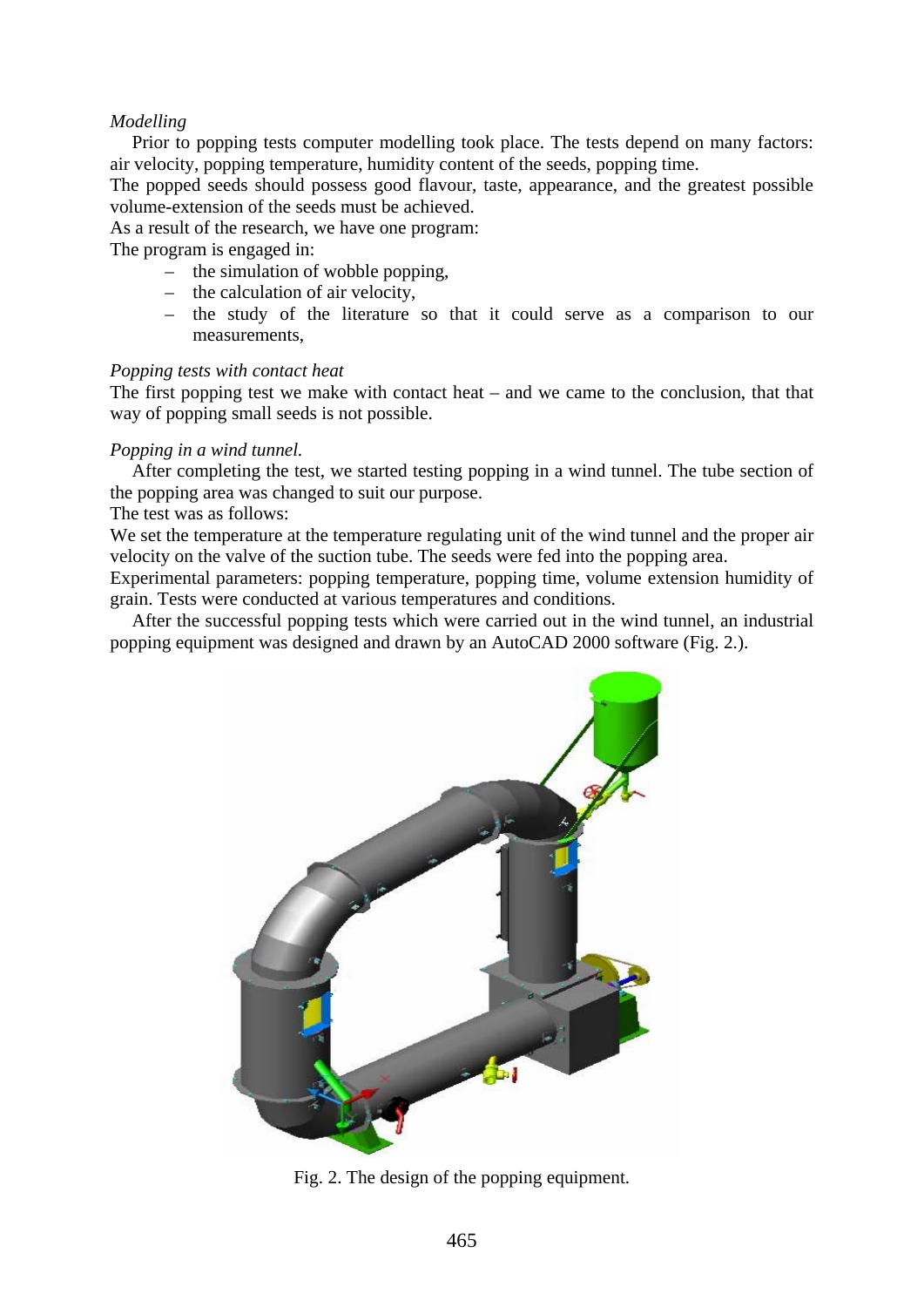The equipment was made. The small seeds popping machine is made up by the following parts: pipe system, heating system, air delivery equipment, popping area, seed tank, seed separation equipment, temperature control electronics, pipe end with the seed collector.



Fig. 3. The new popping equipment

The new popping equipment was tested. The same measurements, examinations were done which were carried out in the experimental wind tunnel as well.

So: air velocity, temperature, air humidity, seeds humidity, the mass and volume of the seeds, the mass of the pooped seeds, the increase in volume, the duration of the popping process were measured.

The results were favourable. At last dry material (subtract) contents were compared.

## *Nutritional content and microbiological tests*

After successful tests with popping, the raw amaranth seeds were examined in various ways and in authorized labs, to get informed about their nutritional content and the effect of heat treatment.

The experiments with amaranth seeds "Edith" demonstrated the American results, the high nutritional content, although it was concluded, that the raw grain is inclined to turn mouldy, therefore care must be taken when drying and storing.

The relative humidity content mustn't exceed 17%.

Tests with popped amaranth demonstrate, that nutritional content compared to the raw reeds is not damaged after heat treatment.

Conclusions after microbiological tests:

- raw grain: to be stored in dry conditions,
- popped grain: a high humidity content may damage it.

Fibres content of amaranth grain, nutritional value are as follows:

- it has high nutritional content,
- it has high vitamin content,
- it is easily digested,
- it is easy to store and pack (microbiological tests) (Sikolya, 1998).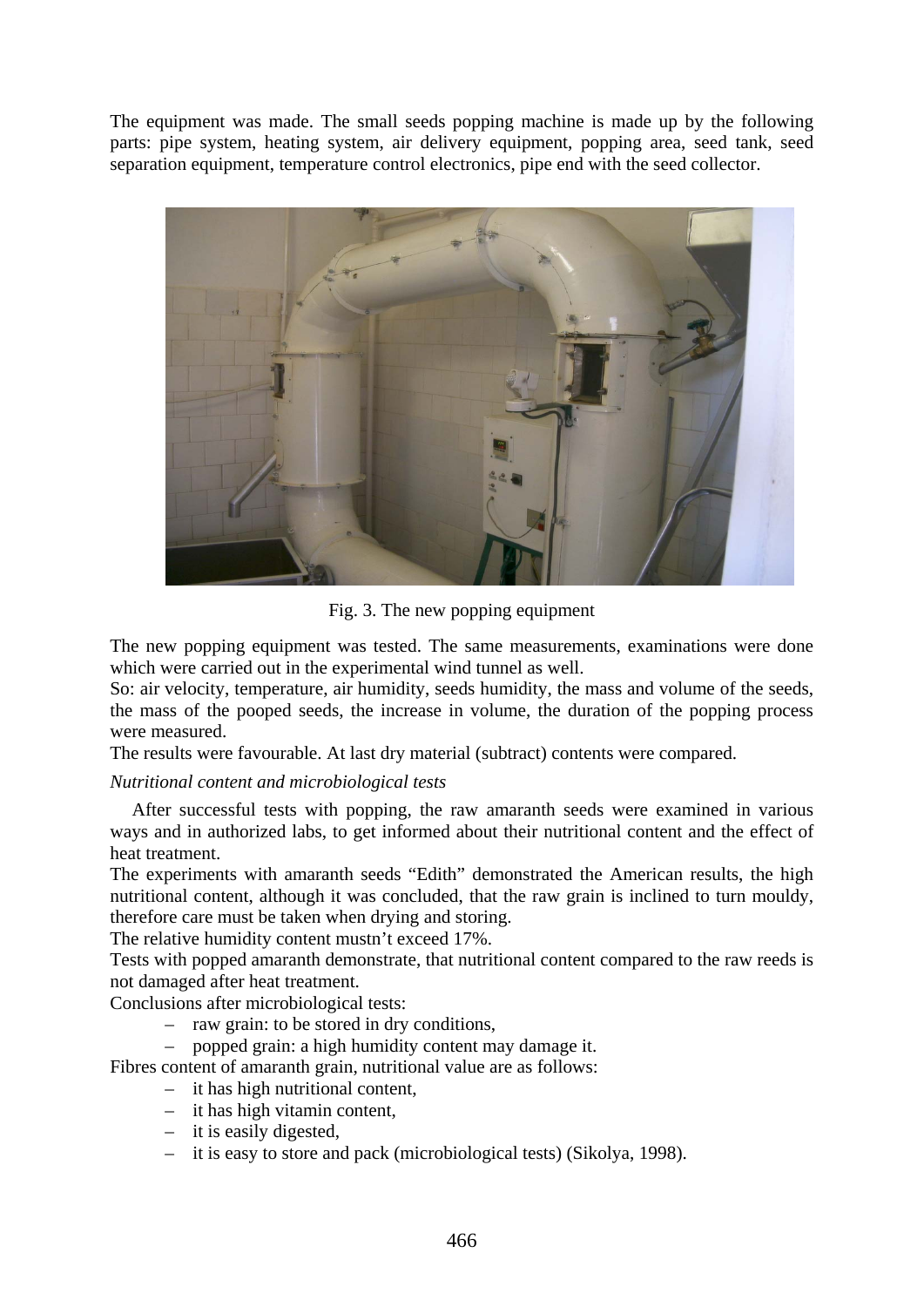#### *Photo acoustic method to test amaranth*

Food quality control tests mean complex studying the physical and chemical parameters. Composition is one of the most significant of them. Chemicals is applied to control fat, protein, carbon hydrate, water content. These measures are sometimes very slow, impracticable, special chemicals are needed, and damage the samples. Nowadays-new methods came into the limelight, capable of replacing traditional analytical methods by their speed, exactness. Photo acoustic method is one of the competing modern methods. Using it, we gain good qualities and quantitative results from food products.

The photo acoustic spectroscopy method was successfully applied at comparative tests with amaranth seeds, flour, and popped amaranth.

Obviously, photo acoustic method is a good method to study food, raw materials. Let me mention examinations of milk protein, cereals flour, red pepper adulteration. (Dóka, 1996).

Raw and popped amaranth seeds and flour were examined by the photo acoustic method. The tests were conducted at the Pannon University of Agricultural sciences at the physics and mathematics department without any treatment of the samples in Mosonmagyaróvár.

Typical peaks of amaranth spectrum can't be observed, and obviously, the absorption is greater in the case of seeds due to the pigment of the shell.

For amaranth flour due to the amino acid absorption inside the seeds the signal increases near 235 (nm) and near280 (nm) due to ringed amino acids (Bhenyalamin, tyrosin, etc.).

For popped seeds the curve shows the same peculiarities as for the flour. Consequently, during popping absorption stripes typical of amino acids remain unchanged, that is, no transformation occurred. The seeds, flour and the popped amaranth contain the same amino acids. during popping absorption stripes typical of amino acids remain unchanged, that is, no transformation occurred. The seeds, flour and the popped amaranth contain the same amino acids.<br>It's impossible to determine absolute v

The results are in the figure:



Fig.4. The amaranth grain, amaranth flour and popped amaranth comparative tests at 200-400 (nm) waveband